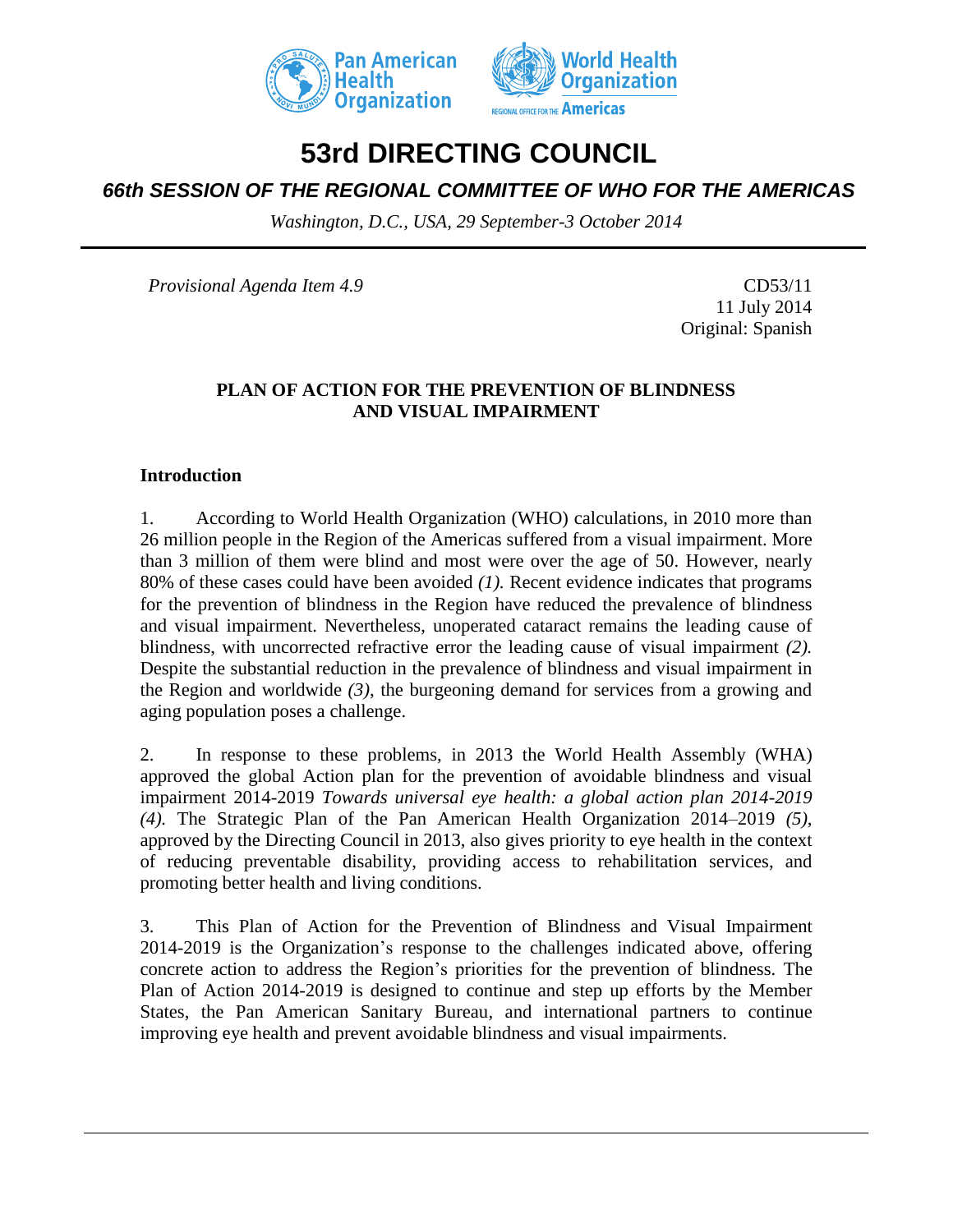## **Background**

4. In 2009, seeking to address regional priorities, the Directing Council of the Pan American Health Organization (PAHO), through Resolution CD49.R11, approved the Plan of Action for the Prevention of Avoidable Blindness and Visual Impairment (Document CD49/19) *(6)*. In order to bolster the Member States' political and financial commitment, the PAHO eye health program has generated and utilized evidence on epidemiology and service delivery. It has also prepared documentation on good practices and supported national policy-making, plans, and programs and the improvement of eye health services and systems to achieve universal access to eye health.

5. The global action plan *Towards universal eye health: a global action plan 2014-2019,* approved by the WHA in 2013, urges Member States to: strengthen national efforts by integrating eye health into national health systems, generating evidence, and formulating plans, policies, and other strategies to reduce blindness by 25% by 2019 over the baseline year of 2010 *(4).*

6. The Strategic Plan of the Pan American Health Organization 2014–2019 *(5)*, approved by the Directing Council in 2013, includes the prevention of visual impairment and blindness as one of its expected outcomes. The proposed Plan of Action for the Prevention of Blindness and Visual Impairment 2014–2019 is an update of the Plan approved by the PAHO Directing Council in 2009 and includes the new commitments established in the WHO Global action plan and the PAHO Strategic Plan 2014–2019. A highly participatory method was used in drafting the Plan, involving input from representatives of the ministries of health of the Americas, who were brought together in a workshop held in Quito, Ecuador, from 23 to 25 April 2013. Input was also received from groups of experts, collaborating centers, and international partners.

## **Situation Analysis**

7. The prevalence of blindness in people of over 50 in Latin America ranges from 1% in urban areas with higher socioeconomic development to over 4% in rural and marginalized areas. The leading cause of blindness is cataract *(7)*, a persistent public health problem in areas neglected by the health systems *(8).* Other major causes of blindness are diabetic retinopathy and glaucoma *(7).* In the Caribbean, there is a high incidence of visual impairment; cataract and glaucoma are responsible for 75% of all blindness, and diabetes is a determinant in vision loss (9). Retinopathy of prematurity which occurs in middle-income countries and, increasingly, in epidemic proportions in low-income countries due to less-than-optimal neonatal care *(10)––*has been identified as a major cause of blindness in the Region *(11)*, the incidence of which varies with the sophistication of neonatal care *(12).* 

8. National programs that receive international technical assistance within the framework of PAHO and WHO plans and resolutions have achieved significant results. Countries that have prepared and implemented a national plan on visual health report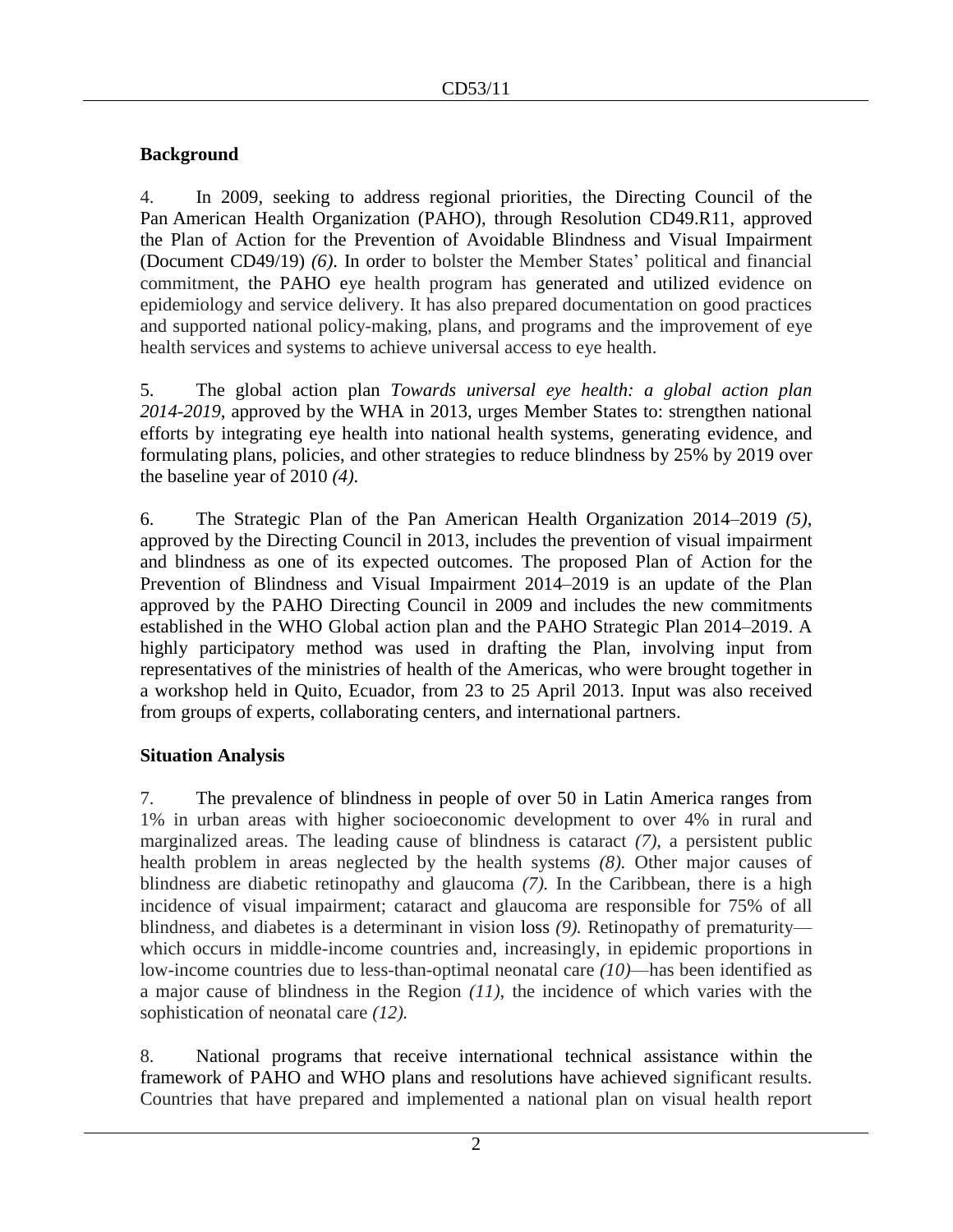reductions in the prevalence of blindness and visual impairment, along with an increase in service coverage *(13).* Almost half the countries have conducted a survey on avoidable blindness that yielded information on unmet eye health care needs. Cataract remains the leading cause of blindness, with the greatest burden of disease found in rural and marginalized areas *(8).* Most of the countries have enough ophthalmologists to meet the needs, but they are unevenly distributed, with a higher concentration of practitioners in the areas with the highest per capita gross domestic product, as already documented in some countries *(14).* 

9. Access to services has improved over the past decade, reflected in a higher average access rate in the Region and higher rates of cataract surgery in the countries *(15).* By 2012, 19 countries had achieved a cataract surgery rate of 2,000 operations per million population per year *(5)*—a figure insufficient to control cataract-associated blindness and visual impairment *(16)*. Furthermore, the quality of surgery in the Region is less than optimal *(17).* In Latin America, there is evidence of gender equity in the coverage provided by cataract surgery services *(18).*

10. The prevalence of diabetic retinopathy, which can lead to blindness, is higher among Latin Americans than other population groups *(19)*, accounting for up to 16% of cases of blindness at the national level *(7).* In Barbados, 18% of Afro-descendants aged 40-84 report that they are diabetic; 30% of people with diabetes develop diabetic retinopathy, and 1% suffers from proliferative diabetic retinopathy with a very high risk of blindness *(20).* To date, five Member States have completed a situation analysis of diabetic retinopathy services as the basis for future interventions.

11. The prevalence of glaucoma in Latin America ranges from 1% to 3.4% in people over the age of 50 and represents 15–20% of the causes of blindness in countries with higher numbers of Afro-descendants (7). The prevalence of open-angle glaucoma in the Caribbean is above 7% in people over 40 *(9)*; this is a major cause of vision loss and the leading cause of irreversible blindness *(20).* In 2013, nine countries having glaucoma information, communication, and education programs in place; notwithstanding, glaucoma surgery rates in the Region remain very low *(21).* Age-related macular degeneration causes 7% of blindness and 3% of visual impairment in the world *(22)* and is a major cause of blindness in the Southern Cone countries *(2)*. Its prevalence will continue to increase until safe and effective prevention or treatment is found, as none currently exists. *(22)*

12. With the increasing survival of premature infants in the Region, efforts have been made to establish programs for the prevention, detection, and treatment of retinopathy of prematurity *(10)*; the impact of these interventions in the countries is already being seen in a reduction of blindness from this cause *(23).* In 2013, nine countries had national policies to prevent blindness from retinopathy of prematurity, while 22 reported that they had programs in place, since it is recognized that the burden of blindness on society far exceeds the cost of treating it *(24).* An estimated 7% of schoolchildren in Latin America may need corrective lenses *(25).* Currently, most of the countries of the Region have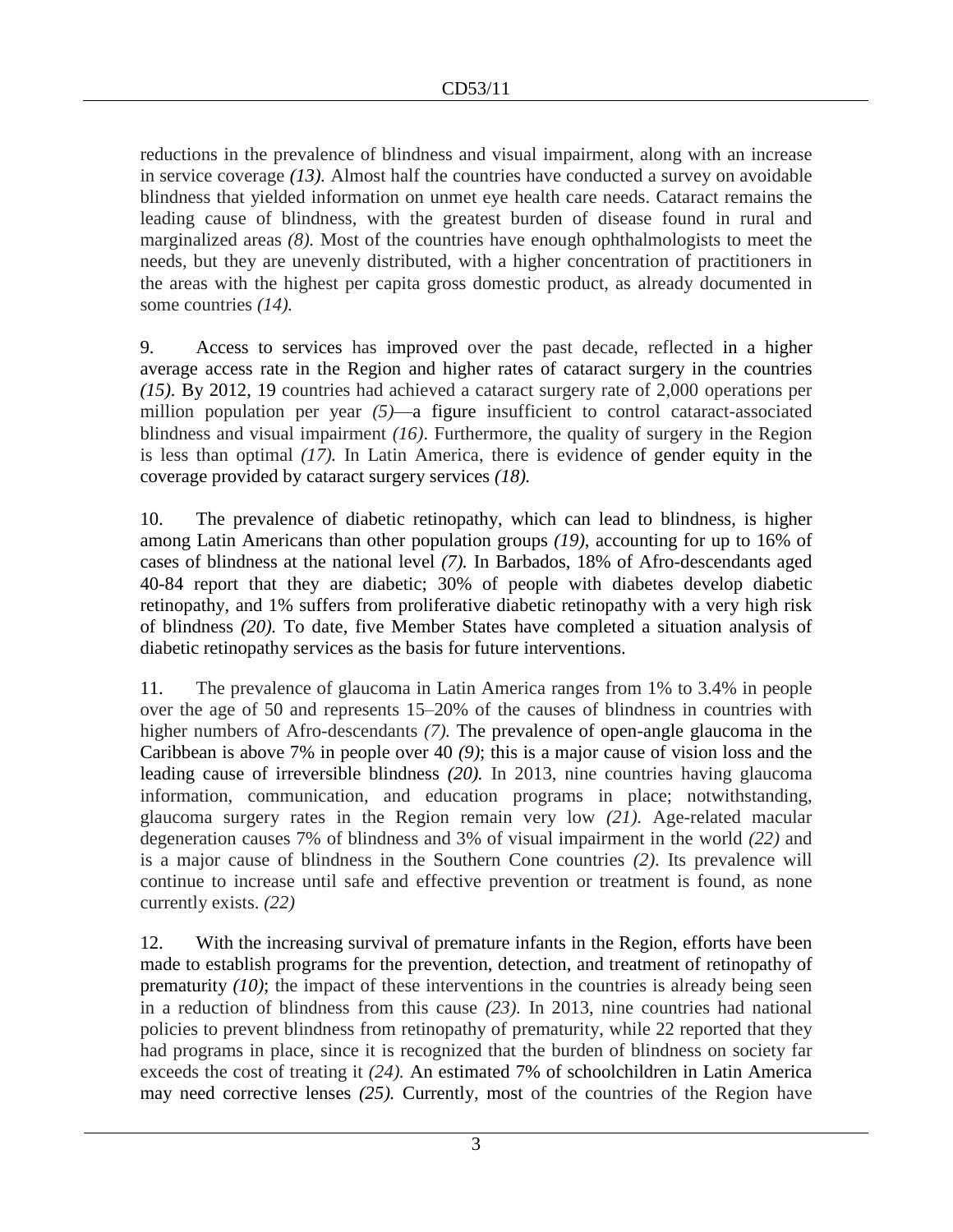programs to correct refractive error in schoolchildren; however, some studies show poor treatment adherence *(26).* 

13. A person has low visual function when, despite surgery or corrective lenses, he or she does not achieve optimal vision but is still potentially capable of completing a task with that level of vision. It is estimated that nearly 2% of adults over 50 have low visual function requiring treatment, special optical aids, or rehabilitation. Certain infectious diseases, such as trachoma and onchocerciasis, are not major causes of blindness in the Region *(7)* and are addressed by the PAHO neglected infectious diseases program; as a result, they are not considered in this Plan of Action.

## **Plan of Action (2014-2019)**

14. The general objective of the Plan is to reduce avoidable visual impairment as a public health problem and guarantee access to rehabilitation services for the visually impaired. The purpose of the Plan of Action is to achieve the general objective through improved access to comprehensive eye health services in health systems, thereby contributing to the achievement of outcome 2.4 and indicator 2.4.2 of the PAHO Strategic Plan 2014-2019. The Plan proposes generating evidence to heighten the political and financial commitment to eye health, boost the capacity of the services, and improve the leadership and governance of the ministries of health through policy-making, plans, and standards as they exercise their supervisory role and mobilize stakeholder participation.

15. The Plan's objectives are a combination of treatment, promotion, prevention, and rehabilitation, focusing on populations neglected by the health systems and taking a life course approach that emphasizes premature infants, schoolchildren, and adults over 50 years of age––the population most at risk of losing vision. Activities will be carried out through interprogrammatic cooperation: the cataract program will work with the program on older adults; the program on retinopathy of prematurity with that of the Latin American Center for Perinatology's Women and Reproductive Health unit (CLAP/WR); and the program on the management of diabetic patients with the program on noncommunicable diseases.

#### **Strategic Lines of Action**

- 16. This Plan of Action is based on the following strategic lines of action:
- a) Health authority governance of visual health;
- b) Available, accessible, attainable, quality eye health services for the entire population;
- c) Reduce blindness and visual impairment in adults;
- d) Reduce blindness and visual impairment in children;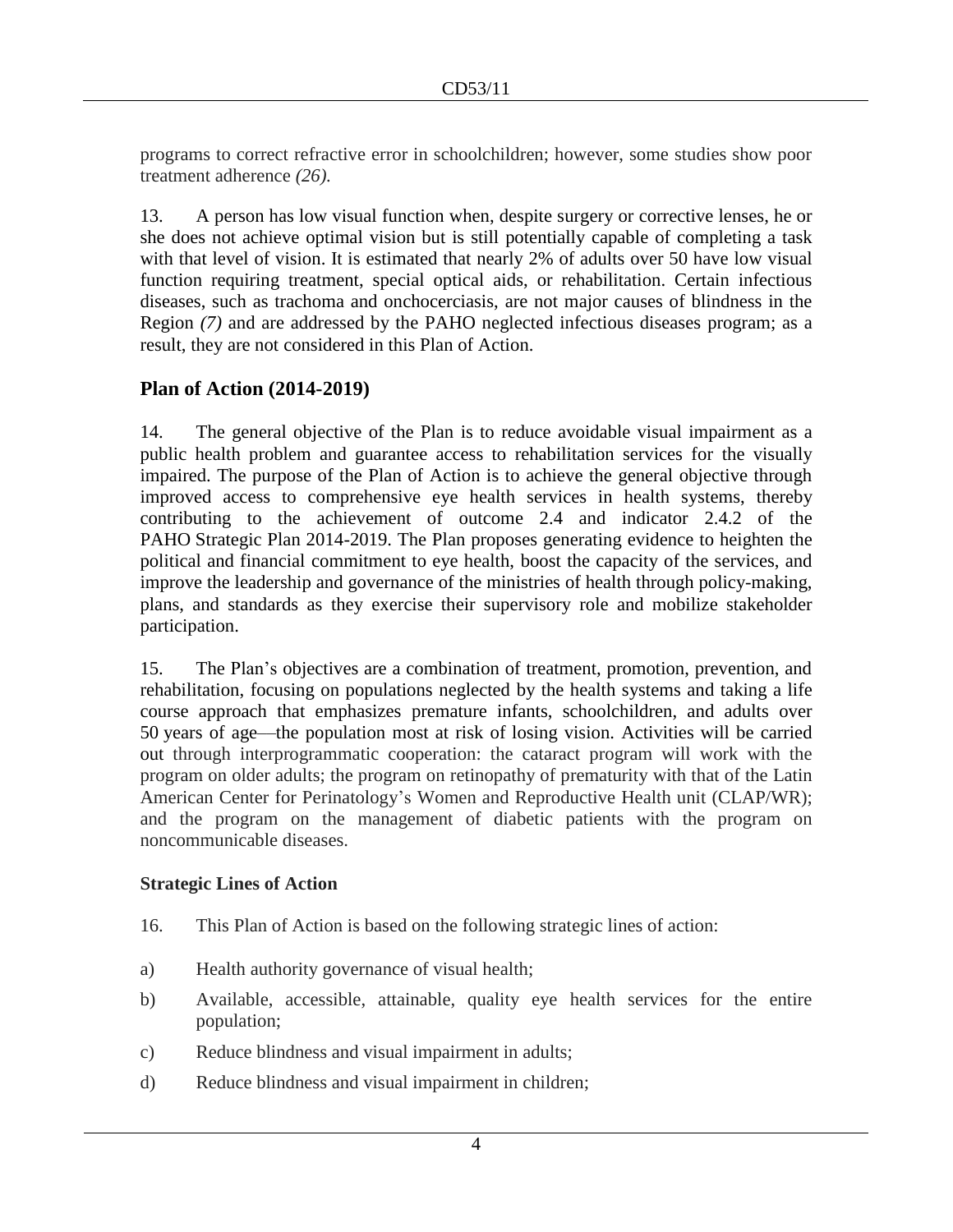e) Reduce the burden of blindness and low visual function in all age groups.

### **Strategic Line of Action 1: Health authority governance of visual health.**

17. Governance is achieved through the generation and use of evidence, documenting the epidemiological situation through population surveys and studies on access, the quality of service delivery, and good practices and through the development of eye health plans, policies, and programs. Eye health should be included in national health systems throughout the life course in neonatal care, school health, family health, chronic disease, and older adult health programs, as well as in primary health care. National strategies and plans should be updated periodically, based on a situation analysis and the use of the progress indicators of the information systems. In order to monitor the implementation of policies, plans, and programs, it is recommended that a national coordinator or an eye health committee be appointed to galvanize multisectoral participation and partnerships for national and international collaboration.

18. The Bureau will promote research and the generation of evidence to guide eye health policy and provide tools and technical assistance to conduct population surveys; service evaluations, and studies of good practices; to develop, implement, and monitor national and subnational policies, plans, and programs; and integrate national eye health indicators and goals into national health and information systems. It may also support and foster national, sectoral, and intersectoral policy dialogue, as well as cooperation among countries. International partners will assist the countries and the Bureau, identify and contribute additional resources, produce educational materials, and organize regional and national workshops for training and the sharing of experiences.

*Objective 1.1:* Increase the epidemiological and service-related data used to strengthen and support the Member States' political and financial commitment to eye health.

#### *Indicators:*

- 1.1.1 Number of population studies conducted by the Member States on the prevalence of visual impairments. (Baseline: 18 in 2014. Target for 2019: 24 completed and published)
- 1.1.2 Number of countries that have completed and published an evaluation of eye health services. (Baseline: 3 in 2014. Target for 2019: 10)

*Objective 1.2:* Develop, update, implement, and monitor national and subnational policies and plans to achieve universal eye health during the life course by strengthening health systems.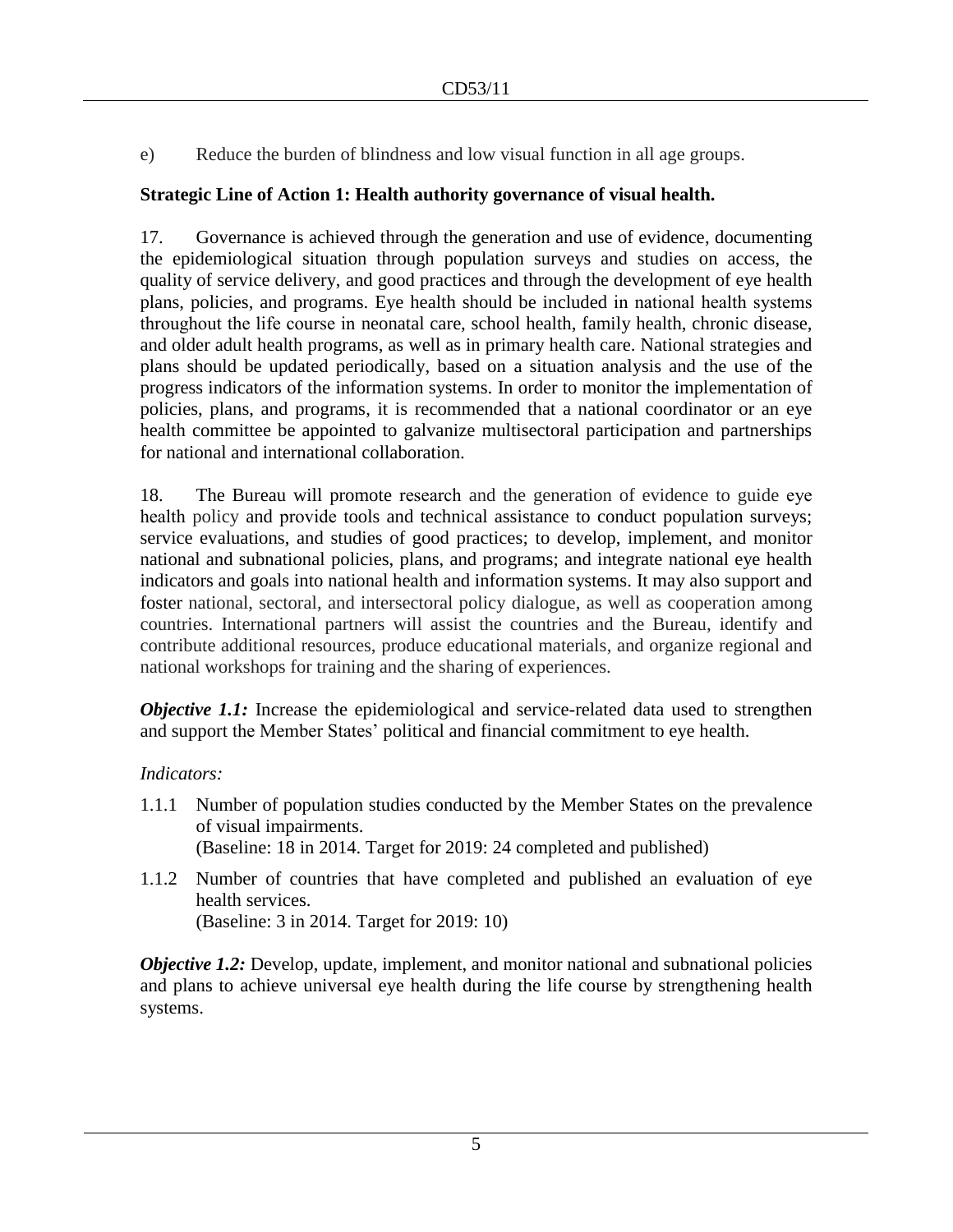#### *Indicators:*

- 1.2.1 Number of Member States that submit annual reports on the implementation of eye health policies, plans, and programs. (Baseline: 17 in 2014. Target for 2019: 25)
- 1.2.2 Number of Member States that have a national coordinator or have formed a blindness prevention committee that actively monitors the implementation of eye health policies and plans. (Baseline: 14 in 2014. Target for 2019: 20)
- 1.2.3 Number of Member States that report on the integration of eye health into national health plans and budgets. (Baseline: 0 in 2014. Target for 2019: 15)
- 1.2.4 Number of Member States that report that their national lists of essential drugs, diagnostic tests, and health technologies include sections on eye health. (Baseline: 0 in 2014. Target for 2019: 10)

#### **Strategic Line of Action 2: Available, accessible, attainable, quality eye health services for the entire population.**

19. Universal eye health means that everyone who needs quality services receives them. This means that the services should be located close to where people live; that adequate facilities, human resources, inputs, and products are available; that costs are not a barrier to users; and that services are high-quality and efficient. The Member States should search for mechanisms to equitably distribute human resources at the subnational level by decentralizing eye health services to regional hospitals, strengthening primary eye care, and maintaining standards of quality.

20. There is an urgent need to strengthen managerial and administrative processes in public eye health services to shorten waiting lists and improve quality, effectiveness, and efficiency, and also to make cataract surgery a reportable event in national information systems and annual reports. The Bureau will provide technical know-how and support to improve eye health services, as well as strategies to strengthen supervision and performance evaluation. It will also promote the adoption of quality standards and the inclusion of eye health in information systems to monitor and measure progress. International partners will furnish technical support and training and compile information.

*Objective* 2.1: Create and maintain a trained, productive workforce that is equitably distributed at the national and subnational level.

#### *Indicators:*

2.1.1 Number of countries that have conducted periodic evaluations of the availability of eye health care personnel at the subnational level. (Baseline: 1 in 2014. Target for 2019: 15)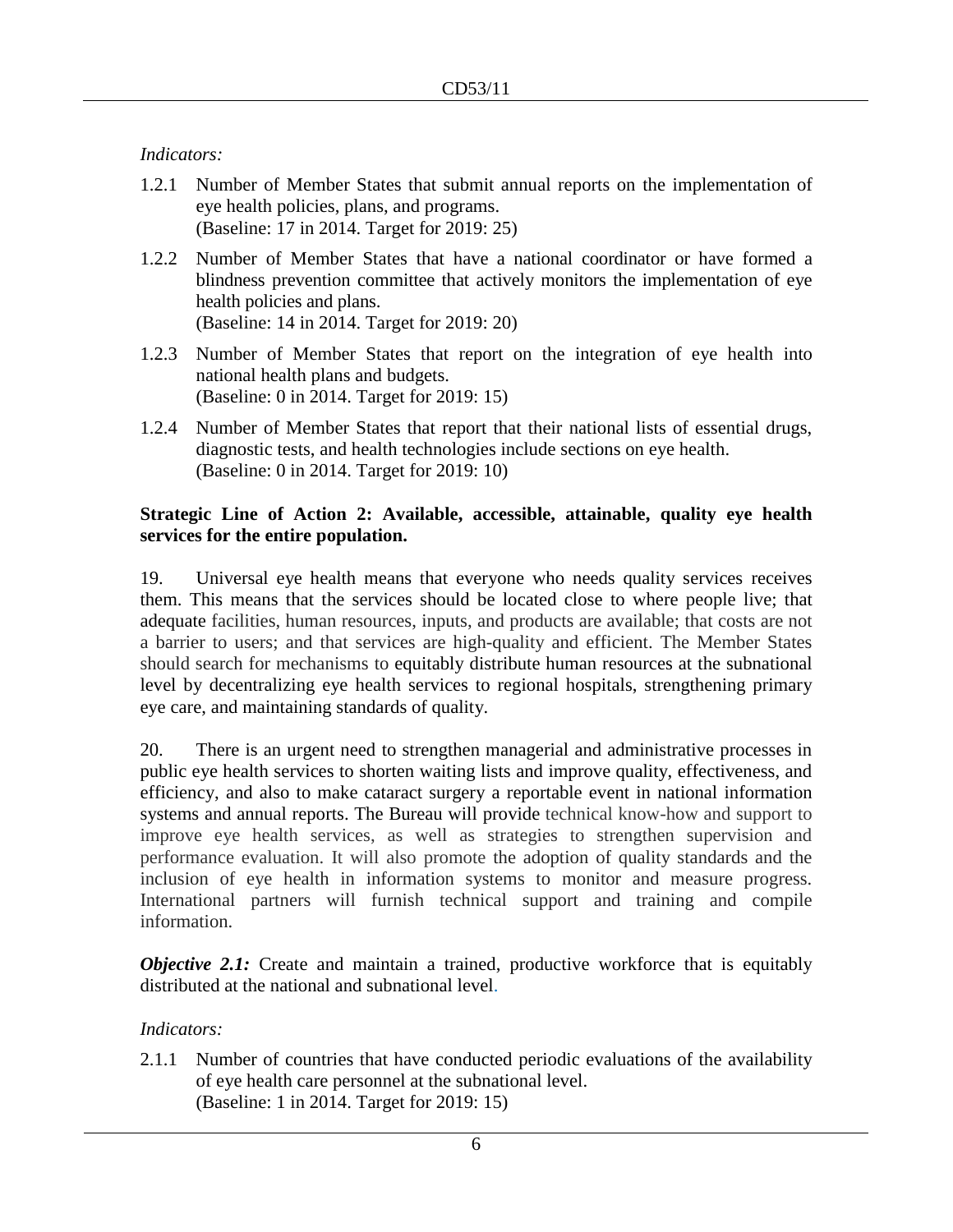2.1.2 Number of countries that report having a national plan for training human resources specializing in eye health and assigning them to areas and populations neglected by health systems. (Baseline: 0 in 2014. Target for 2019: 10)

*Objective 2.2:* Strengthen the organizational capacity of public eye health services to provide efficient, affordable, high-quality eye care services.

#### *Indicator:*

2.2.1 Number of Member States that have established a program to strengthen public eye health care services that is consistent with the protocol established by PAHO. (Baseline: 3 in 2014. Target for 2019: 12)

*Objective 2.3:* Include eye health indicators in national information systems in order to monitor the delivery and quality of eye health care services.

#### *Indicator:*

2.3.1 Number of Member States that include cataract surgery in their national information systems. (Baseline: 1 in 2014. Target for 2019: 7)

#### **Strategic Line 3: Reduce blindness and visual impairment in adults.**

21. In order to reduce blindness in adults, the Member States should strengthen the primary eye care system's capacity to detect and refer people over 50 with visual impairments, motivate diabetic patients to have an annual retina examination, and patients over 40 with risk factors for glaucoma to have periodic eye examinations. In order to shorten waiting lists, high-volume, high-quality centers for cataract surgery should be set up to deal with most of the cases; eye health care should be decentralized, with cataract surgery services in the regional hospitals. All cataract surgery services should establish a surgical quality and productivity system. Depending on the demographics of each country, annual cataract surgery rates should range from 3,400 to 9,000 per million population (16); current rates in many countries in the Region remain below 2,000 per million.

22. Laser treatment slows or prevents the progression of diabetic retinopathy in 90% of cases; the detection and management of diabetic retinopathy should therefore be part of comprehensive care for diabetic patients. Eye health services for the diagnosis and treatment of diabetic retinopathy and glaucoma should be strengthened; moreover, the drugs for treating these conditions should be added to the list of essential drugs. Campaigns should be launched to educate the population with risk factors through the primary care system and the media. Surveillance and the prevention of ocular complications such as microbial keratitis related to the use of contact lenses are recommended in the Region. The Bureau will provide cooperation and, jointly with the ministries of health and international partners, prepare standardized models for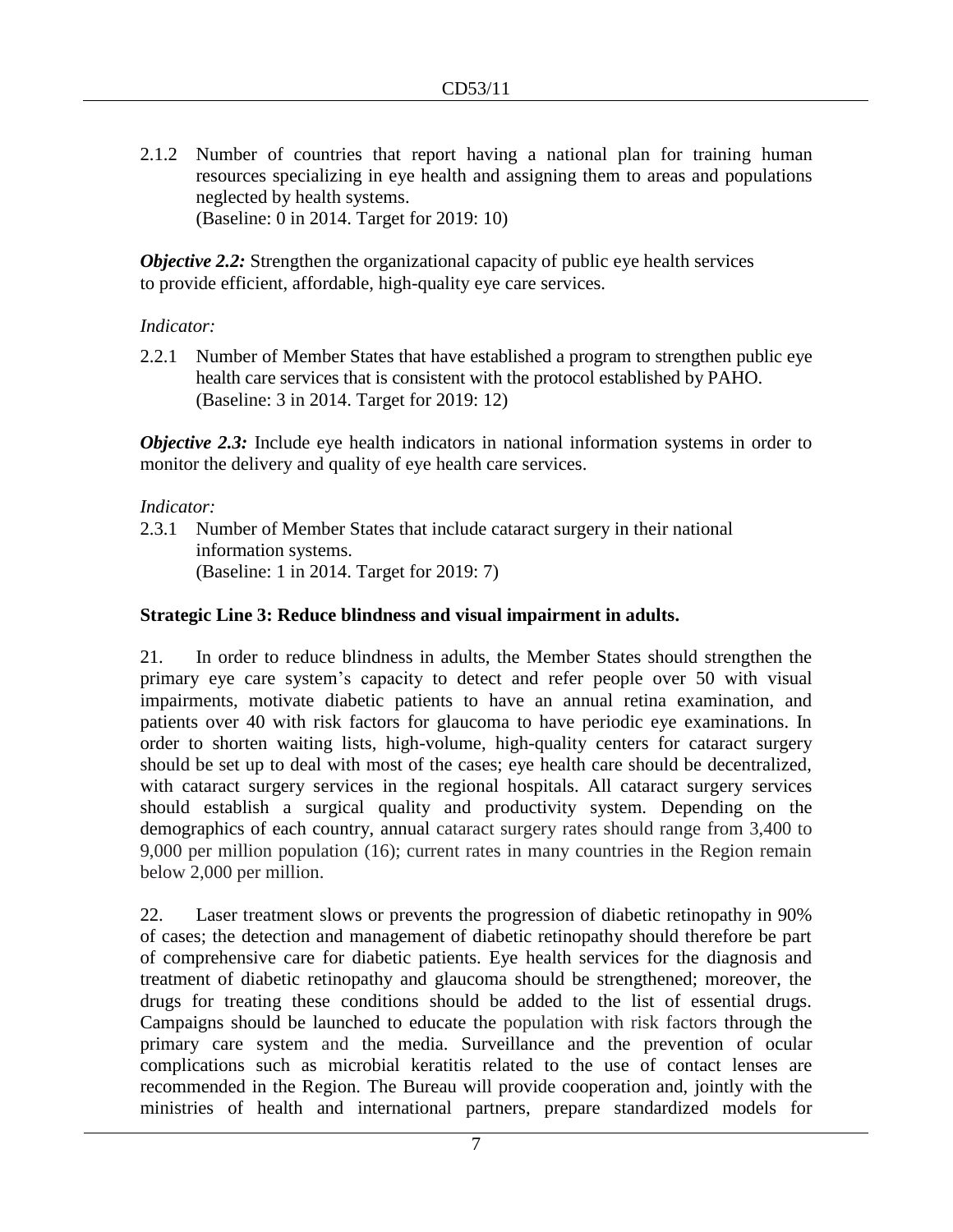procedures, technology, human resource training, management, and research and assist countries with data collection, analysis, and publication. International partners will develop educational materials and training programs for human resources and provide assistance to identify and procure the appropriate technology.

*Objective* 3.1: Reduce blindness and visual impairment caused by cataract through greater cataract surgery coverage for all segments of the population and adherence to quality standards.

#### *Indicator:*

3.1.1 Number of countries that have a cataract surgery rate above 2,000 per million population per year. (Baseline: 19 in 2014. Target for 2019: 27)

*Objective 3.2:* Reduce the prevalence of blindness from diabetic retinopathy through metabolic control, early detection in asymptomatic at-risk individuals, and timely, appropriate treatment.

#### *Indicators:*

- 3.2.1 Number of countries that have prepared a situation analysis of their diabetic retinopathy services. (Baseline: 5 in 2014. Target for 2019: 11)
- 3.2.2 Number of countries that report having health care models that include programs for the early detection and timely treatment of diabetic retinopathy as part of comprehensive diabetes care. (Baseline: 0 in 2014. Target for 2019: 7)

*Objective* 3.3: Reduce the incidence of blindness from open-angle glaucoma through detection and treatment, especially in high-risk groups such as Afro-descendants, the Caribbean population, adults over 40, and people with a family history of glaucoma.

#### *Indicators:*

- 3.3.1 Number of countries with programs to raise community awareness about glaucoma. (Baseline: 9 in 2014. Target for 2019: 15)
- 3.3.2 Number of countries that report an increase in the glaucoma surgery rate. (Baseline: 0 in 2014. Target for 2019: 7)

*Objective* 3.4: Reduce visual impairment through the detection and treatment of uncorrected refractive error and presbyopia in adults.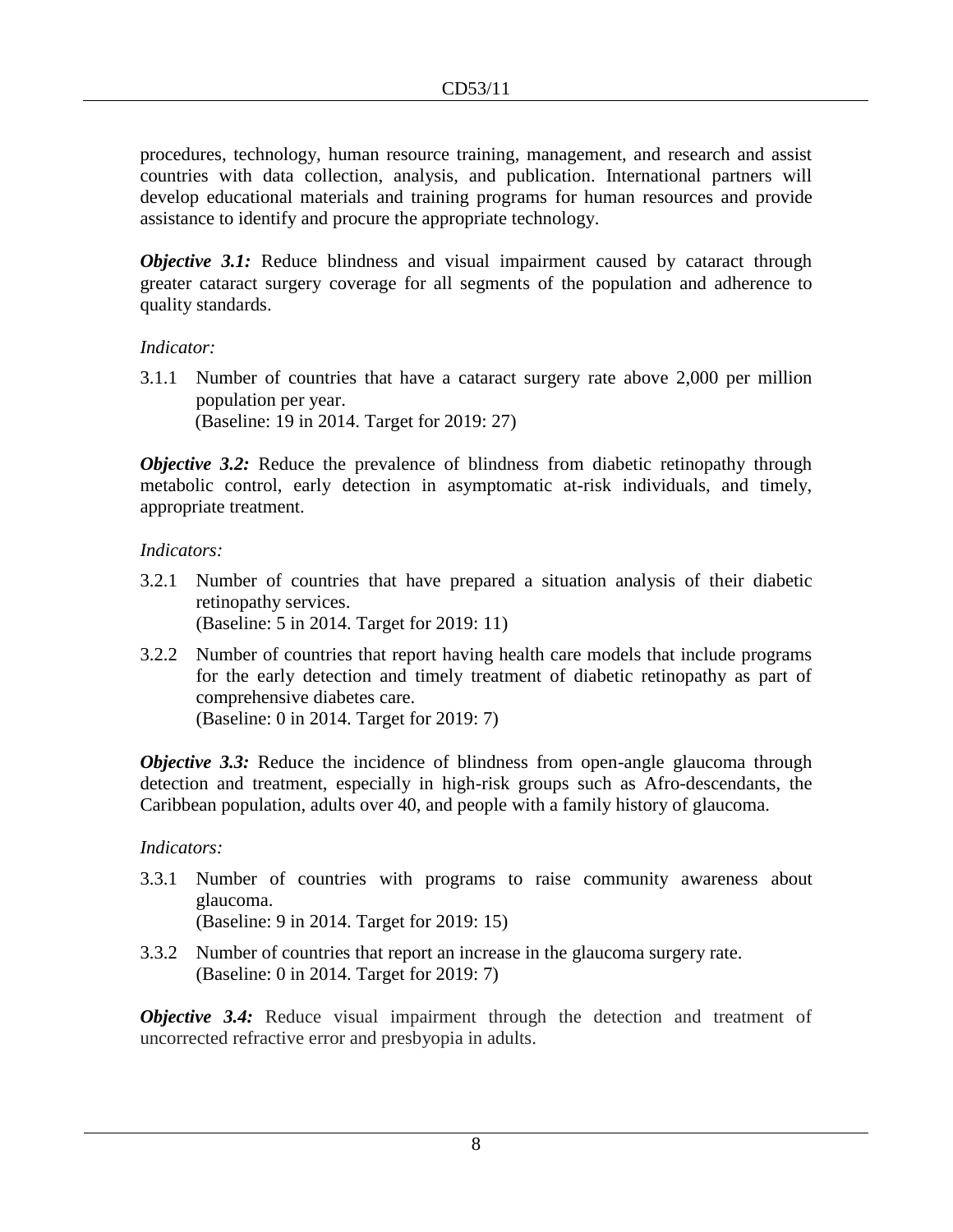### *Indicator:*

3.4.1 Number of countries that include detection and treatment of presbyopia in adults in their national plans for both eye health and older adults. (Baseline: 0 in 2014. Target for 2019: 10)

### **Strategic Line 4: Reduce blindness and visual impairment in children.**

23. In order to reduce the incidence of blindness in children, programs must be developed to improve the quality of neonatal care and the prevention, detection, and treatment of retinopathy of prematurity through compliance with international standards, guidelines, and protocols at all levels of neonatal care. Human resources, procedures, quality of care, equipment, and the coordination of work in neonatal intensive care units must also be strengthened. To ensure quality, surveillance and monitoring systems based on neonatal care, information systems must be developed, and optimal care standards included in the certification criteria for neonatal units.

24. Vision screening for children 11–15 years of age has been recommended in the Region since 2009 *(6)*. Recently, some countries have also begun recommending vision screening for children 3–5 years of age aimed at early detection of diseases such as amblyopia *(27)*; school-entry vision screening should be done by skilled personnel *(28)*. Effective visual health programs for schoolchildren are long-term intersectoral programs that are part of school health programs and follow protocols to improve the effective, correct use of glasses––which should be both available and affordable. The Bureau will take action to promote the inclusion of retinopathy in neonatal care program, along with human resources development and the implementation of regional guidelines for neonatal and eye health care. It will also conduct research and generate evidence to boost the effectiveness of programs on refractive error in schoolchildren and facilitate intersectoral dialogue between the health and education sectors. International partners will identify new tools for developing programs such as the use of telemedicine for diagnosis and of drugs to treat retinopathy of prematurity; they will also produce training and educational materials and provide training courses and workshops for human resources.

*Objective 4.1:* Reduce blindness from retinopathy of prematurity through the prevention of premature births, optimal neonatal care, and timely detection and treatment, which can prevent over half the cases of blindness in children from this cause.

#### *Indicator:*

4.1.1 Number of Member States implementing a national policy on the prevention of retinopathy of prematurity. (Baseline: 9 in 2014. Target for 2019: 14)

*Objective* 4.2: Reduce visual impairment through the detection and treatment of uncorrected refractive error in schoolchildren and adolescents through effective screening and management programs.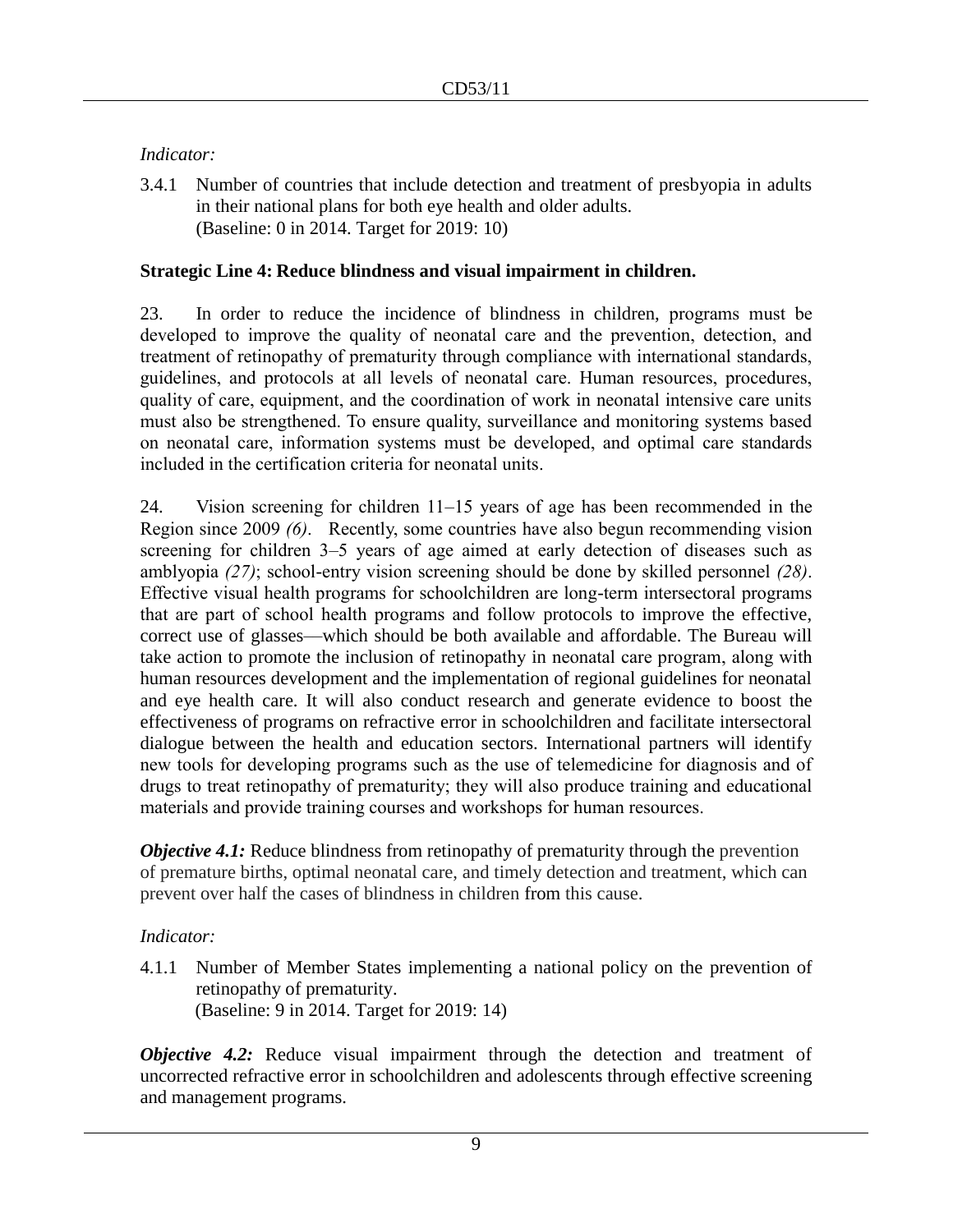#### *Indicator:*

4.2.1 Number of Member States with effective models of intersectoral visual health programs for schoolchildren, in keeping with the standards promoted by PAHO. (Baseline: 1 in 2014. Target for 2019: 7)

#### **Strategic Line 5: Reduce the burden of blindness and low visual function in all age groups.**

25. Strategies to address low visual function and blindness can be strengthened through national partnerships between the health sector and the legislative and education sectors, in keeping with the human rights instruments applicable to health and disability. Care should be improved by including low visual function in health, social security, and information systems. It can also be accomplished by training multidisciplinary teams, prioritizing areas that lack services and facilitating the procurement of optical aids, while making the provisions of the human rights instruments applicable to health and disability part of the learning tools. Ministries of education should be encouraged to offer educational programs that include children and rehabilitation (adaptation to blindness) for adults with visual impairments, in keeping with the Convention on the Rights of the Child and the Convention on the Rights of Persons with Disabilities.

26. The Bureau will promote the inclusion of low visual function in the ICD-10 review and evaluate the status of visual rehabilitation services and education for people with low vision or blindness in the Region. It will also advocate for the development of policies, plans, and legislation based on the Convention on the Rights of Persons with Disabilities to promote inclusive education and rehabilitation programs. International partners will train human resources and promote activities related to low vision among ophthalmologists and optometrists and the inclusion of this topic in the educational curriculum for visual health professionals. They will also promote the creation of regional training centers and establish a procurement system designed to make low vision aids affordable.

*Objective* 5.1: Provide comprehensive care and services to people with low visual function through comprehensive clinical eye care, specialized low vision care with optical aids, rehabilitation, and educational services.

#### *Indicators:*

- 5.1.1 Number of countries that have services to treat low visual function by 2019. (Baseline: 21 in 2014. Target for 2019: 25)
- 5.1.2 Number of countries that include the subject of low visual function in the ophthalmology residency curriculum and certification examinations for ophthalmologists and optometrists. (Baseline: 1 in 2014. Target for 2019: 7)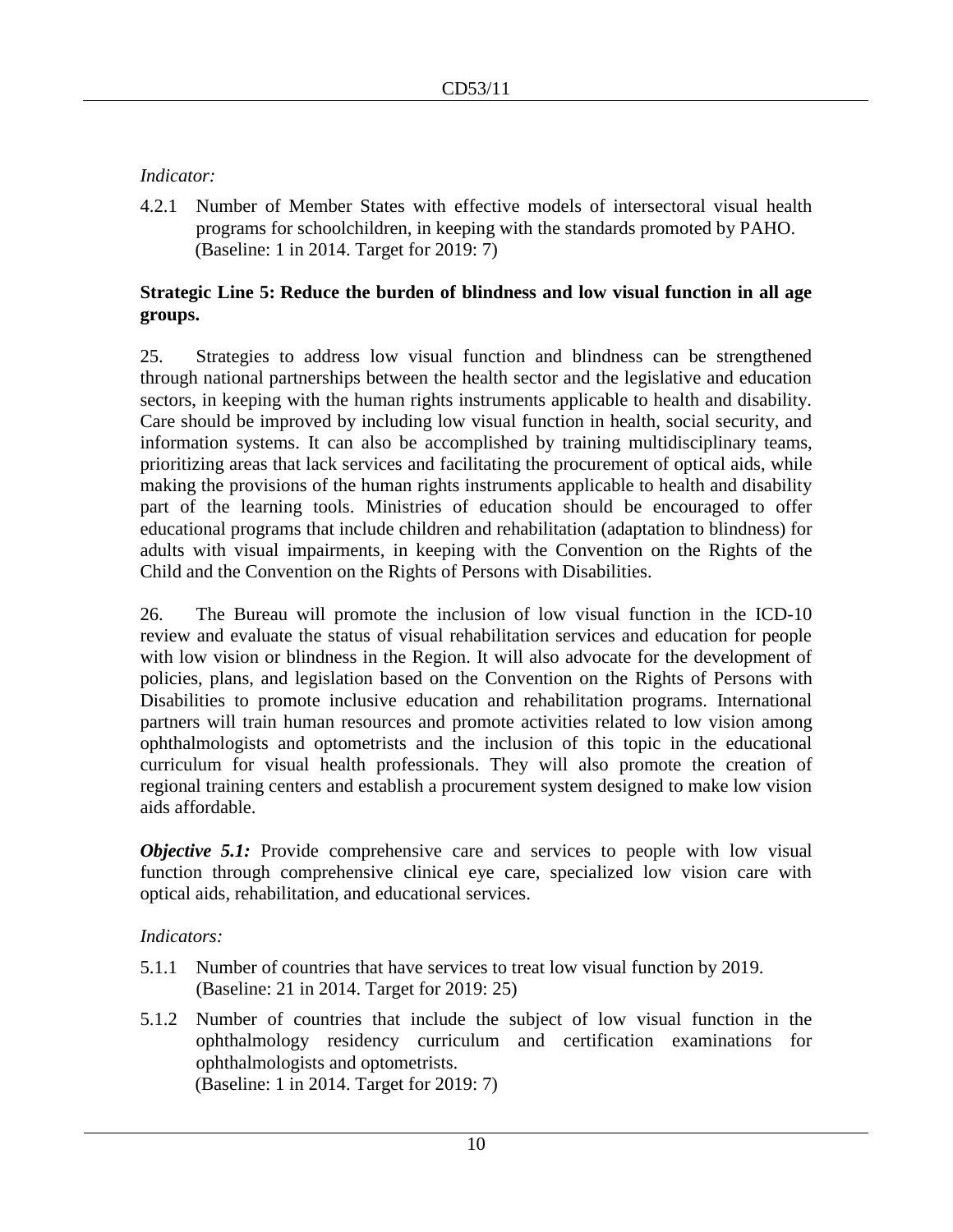*Objective* 5.2: Ensure that people with blindness and visual impairments have access to rehabilitation programs and opportunities for education, in keeping with universal and regional human rights instruments such as the Convention on the Rights of Persons with Disabilities.

#### *Indicator:*

5.2.1 Number of Member States that have drafted and/or amended legislation and national plans to promote inclusive education for children with visual impairments, in keeping with the Convention on the Rights of Persons with Disabilities and the Convention on the Rights of the Child, by 2019. (Baseline: 10 in 2014. Target for 2019: 15)

### **Evaluation and Monitoring**

27. The achievements of the present Plan can be measured by indicators that have a baseline and a target for 2019––the final year of the Plan. Data collection will be based on the national information systems and on other methods that have been used with the Member States, trade associations, scientific associations, and national visual health committees that respond annually to a PAHO questionnaire. Monitoring and analytic reports will be submitted at the end of each biennium to PAHO's Executive Management and, in 2019, a report will be prepared for the Organization's Governing Bodies.

#### **Financial Implications**

28. The total estimated cost of implementing the resolution over its lifecycle from 2014 to 2019, including expenses for staffing and activities, is US\$ 1.7 million, $\frac{1}{1}$ \$1.4 million of which corresponds to PAHO and \$300,000 to the associated entities.

#### **Action by the Directing Council**

29. The Directing Council is requested to approve the Plan of Action for the Prevention of Blindness and Visual Impairment 2014–2019 and to consider the corresponding proposed resolution (Annex A).

Annexes

 $\overline{a}$ <sup>1</sup> Unless otherwise indicated, all monetary figures in this report/document are expressed in United States dollars.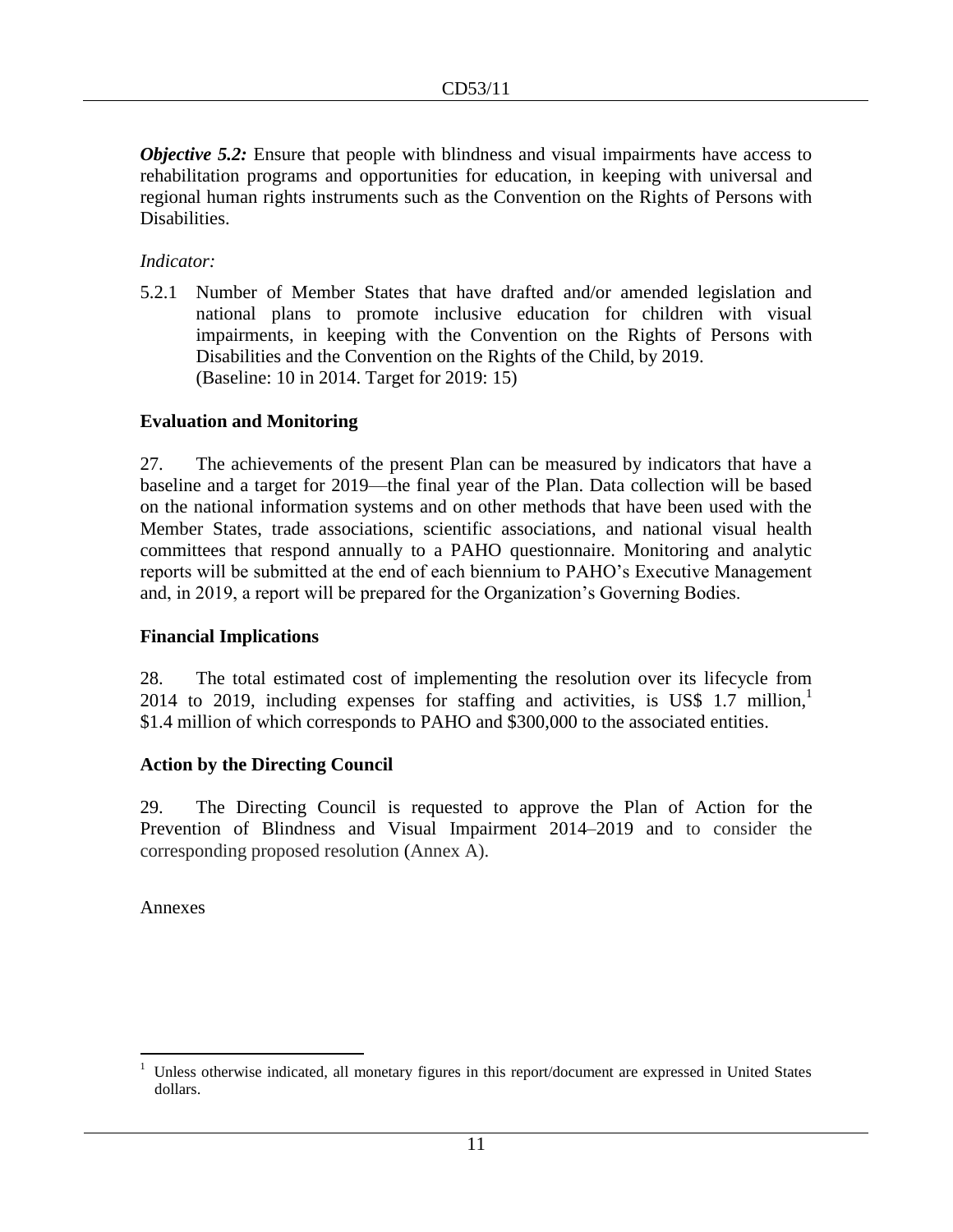#### **References**

- 1. World Health Organization. Global data on visual impairments 2010 [Internet]. Geneva: WHO; 2012 (Document WHO/NMH/PBD/12.01) [cited 2013 Nov 25]. Available from: <http://www.who.int/blindness/GLOBALDATAFINALforweb.pdf>
- 2. Leasher J, Lansingh V, Flaxman S, et al. Prevalence and causes of vision loss in Latin America and the Caribbean: 1990-2010. *Br J Ophthalmology*  2014;98(5):619-628. doi:10.1136/bjophthalmol-2013-304013
- 3. [Stevens GA,](http://www.ncbi.nlm.nih.gov/pubmed?term=Stevens%20GA%5BAuthor%5D&cauthor=true&cauthor_uid=23850093) [White RA,](http://www.ncbi.nlm.nih.gov/pubmed?term=White%20RA%5BAuthor%5D&cauthor=true&cauthor_uid=23850093) [Flaxman SR,](http://www.ncbi.nlm.nih.gov/pubmed?term=Flaxman%20SR%5BAuthor%5D&cauthor=true&cauthor_uid=23850093) et al; [Vision Loss Expert Group.](http://www.ncbi.nlm.nih.gov/pubmed?term=Vision%20Loss%20Expert%20Group%5BCorporate%20Author%5D) Global prevalence of vision impairment and blindness: magnitude and temporal trends, 1990-2010. *[Ophthalmology](http://www.ncbi.nlm.nih.gov/pubmed/23850093)* 2013 Dec;120(12):2377-2384.
- 4. World Health Organization. Draft action plan for the prevention of avoidable blindness and visual impairment 2014-2019. Towards universal eye health: a global action plan 2014–2019 [Internet]. Sixty-sixth World Health Assembly; 20– 28 May 2013; Geneva (Switzerland). Geneva: WHO; 2013 (Document A66/11) [cited 2013 Nov 25]. Available from: [http://apps.who.int/gb/ebwha/pdf\\_files/WHA66/A66\\_11-en.pdf](http://apps.who.int/gb/ebwha/pdf_files/WHA66/A66_11-en.pdf)
- 5. Pan American Health Organization. Strategic Plan of the Pan American Health Organization 2014–2019 [Internet]. 52nd PAHO Directing Council, 65th session of the WHO Regional Committee for the Americas; 30 September–4 October 2013; Washington, D.C. Washington, D.C.: PAHO; 2013 (Official Document 345) [cited 2013 Nov 25]. Available from: [http://www.paho.org/hq/index.php?option=com\\_content&view=article&id=8833](http://www.paho.org/hq/index.php?option=com_content&view=article&id=8833&Itemid=40033&lang=en) [&Itemid=40033&lang=en](http://www.paho.org/hq/index.php?option=com_content&view=article&id=8833&Itemid=40033&lang=en)
- 6. Pan American Health Organization. Plan of Action on the Prevention of Avoidable Blindness and Visual Impairment [Internet]. 49th PAHO Directing Council, 61st session of the WHO Regional Committee for the Americas; 28 September–2 October 2009; Washington, D.C.: PAHO; 2009 (Document CD49/19) [cited 2013 Nov 25]. Available from: <http://www2.paho.org/hq/dmdocuments/2009/CD49-19-e.pdf>
- 7. [Furtado JM,](http://www.ncbi.nlm.nih.gov/pubmed?term=%22Furtado%20JM%22%5BAuthor%5D) [Lansingh VC,](http://www.ncbi.nlm.nih.gov/pubmed?term=%22Lansingh%20VC%22%5BAuthor%5D) [Carter MJ,](http://www.ncbi.nlm.nih.gov/pubmed?term=%22Carter%20MJ%22%5BAuthor%5D) [Milanese MF,](http://www.ncbi.nlm.nih.gov/pubmed?term=%22Milanese%20MF%22%5BAuthor%5D) [Peña BN,](http://www.ncbi.nlm.nih.gov/pubmed?term=%22Pe%C3%B1a%20BN%22%5BAuthor%5D) [Ghersi HA,](http://www.ncbi.nlm.nih.gov/pubmed?term=%22Ghersi%20HA%22%5BAuthor%5D) [Bote](http://www.ncbi.nlm.nih.gov/pubmed?term=%22Bote%20PL%22%5BAuthor%5D)  [PL,](http://www.ncbi.nlm.nih.gov/pubmed?term=%22Bote%20PL%22%5BAuthor%5D) [Nano ME,](http://www.ncbi.nlm.nih.gov/pubmed?term=%22Nano%20ME%22%5BAuthor%5D) [Silva JC.](http://www.ncbi.nlm.nih.gov/pubmed?term=%22Silva%20JC%22%5BAuthor%5D) Causes of Blindness and Visual Impairment in Latin America. *[Surv Ophthalmol](http://www.ncbi.nlm.nih.gov/pubmed/22137039##)* 2012 Mar-Apr;57(2):149-177.
- 8. Limburg H, Silva JC, Foster A. Cataract in Latin America: findings from nine recent surveys. *Rev Panam Salud Publica* 2009 May;25(5):449–455.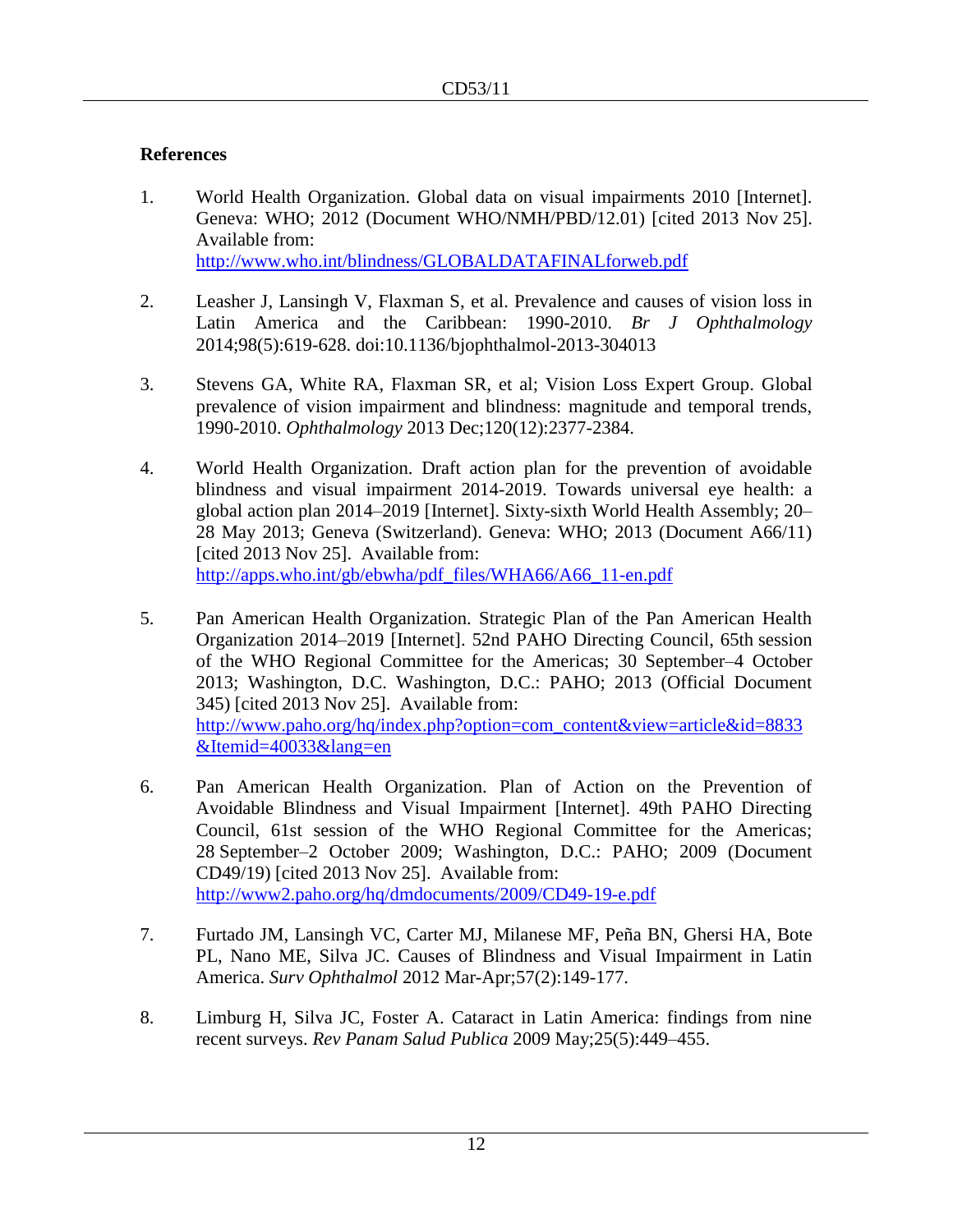- 9. Leske C, Wu SY, Nemesure B, Hennis A, and Barbados Eye Studies Group. Causes of visual loss and their risk factors; an incidence summary from the Barbados Eye Studies. *Rev Panam Salud Publica* 2010 Apr;27(4):259-267.
- 10. Zin, A, Gole GA. Retinopathy of prematurity-incidence today. *Clin Perinatol* 2013 Jun;40(2):185-200.
- 11. Gilbert C, Fielder A, Gordillo L, Quinn G, Semiglia R, Visintin P, Zin A; International NO-ROP Group. [Characteristics of infants with severe retinopathy](http://www.ncbi.nlm.nih.gov/pubmed/15805336)  [of prematurity in countries with low, moderate, and high levels of development:](http://www.ncbi.nlm.nih.gov/pubmed/15805336)  [implications for screening programs.](http://www.ncbi.nlm.nih.gov/pubmed/15805336) *Pediatrics* 2005 May;115(5):e518-525.
- 12. [Carrion JZ,](http://www.ncbi.nlm.nih.gov/pubmed?term=Carrion%20JZ%5BAuthor%5D&cauthor=true&cauthor_uid=22174577) [Fortes Filho JB,](http://www.ncbi.nlm.nih.gov/pubmed?term=Fortes%20Filho%20JB%5BAuthor%5D&cauthor=true&cauthor_uid=22174577) [Tartarella MB,](http://www.ncbi.nlm.nih.gov/pubmed?term=Tartarella%20MB%5BAuthor%5D&cauthor=true&cauthor_uid=22174577) [Zin A,](http://www.ncbi.nlm.nih.gov/pubmed?term=Zin%20A%5BAuthor%5D&cauthor=true&cauthor_uid=22174577) [Jornada Jr ID.](http://www.ncbi.nlm.nih.gov/pubmed?term=Jornada%20Jr%20ID%5BAuthor%5D&cauthor=true&cauthor_uid=22174577) Prevalence of retinopathy of prematurity in Latin America. *[Clin Ophthalmol](http://www.ncbi.nlm.nih.gov/pubmed?term=%22Clinical+ophthalmology+%28Auckland%2C+N.Z.%29%22%5BJour%5D+AND+Carrion%5Bauthor%5D&cmd=detailssearch)* 2011;5:1687-1695.
- 13. Duerksen R, Limburg H, Lansingh V, Silva JC, Review of blindness and visual impairment in Paraguay: changes between 1999 and 2011. *Ophthalmic Epidemiology* 2013 Oct; 20(5): 301–307.
- 14. Carvalho Rde S, Diniz AS, Lacerda FM, Mello PA. Gross domestic product (GDP) per capita and geographical distribution of ophthalmologists in Brazil. *Arq Bras Oftalmol* 2012 Nov-Dec;75(6):407-411.
- 15. [Lansingh VC,](http://www.ncbi.nlm.nih.gov/pubmed?term=%22Lansingh%20VC%22%5BAuthor%5D) [Resnikoff S,](http://www.ncbi.nlm.nih.gov/pubmed?term=%22Resnikoff%20S%22%5BAuthor%5D) [Tingley-Kelley K,](http://www.ncbi.nlm.nih.gov/pubmed?term=%22Tingley-Kelley%20K%22%5BAuthor%5D) [Nano ME,](http://www.ncbi.nlm.nih.gov/pubmed?term=%22Nano%20ME%22%5BAuthor%5D) [Martens M,](http://www.ncbi.nlm.nih.gov/pubmed?term=%22Martens%20M%22%5BAuthor%5D) [Silva JC,](http://www.ncbi.nlm.nih.gov/pubmed?term=%22Silva%20JC%22%5BAuthor%5D) [Duerksen R,](http://www.ncbi.nlm.nih.gov/pubmed?term=%22Duerksen%20R%22%5BAuthor%5D) [Carter MJ.](http://www.ncbi.nlm.nih.gov/pubmed?term=%22Carter%20MJ%22%5BAuthor%5D) Cataract surgery rates in Latin America: a four-year longitudinal study of 19 countries. *[Ophthalmic Epidemiol](javascript:AL_get(this,%20)* 2010 Mar;17(2):75-81.
- 16. Lewallen S, Perez-Straziota C, Lansingh V, Limburg H, Silva JC. Variation in cataract surgery needs in Latin America. *Arch Ophthalmol* 2012 Dec;130(12): 575-1578.
- 17. Limburg H, Barria von-Bischhoffshausen F, Gomez P, Silva JC, Foster A. Review of recent surveys on blindness and visual impairment in Latin America. *Br J Ophthalmol* 2008 Mar;92(3):315-319.
- 18. Carter MJ, Limburg H, Lansingh VC, Silva JC, Resnikoff S. [Do gender inequities](http://www.ncbi.nlm.nih.gov/pubmed/22004334)  [exist in cataract surgical coverage? Meta-analysis in Latin America.](http://www.ncbi.nlm.nih.gov/pubmed/22004334) *[Clin](http://www.ncbi.nlm.nih.gov/pubmed?term=Carter+MJ%5Bauthor%5D+AND+Gender&TransSchema=title&cmd=detailssearch)  [Experiment Ophthalmol](http://www.ncbi.nlm.nih.gov/pubmed?term=Carter+MJ%5Bauthor%5D+AND+Gender&TransSchema=title&cmd=detailssearch)*. 2012 Jul;40(5):458-466.
- 19. Sivaprasad S, Gupta, B, Crosby-Nwaobi R, Evans J. Prevalence of diabetic retinopathy in various ethnic groups: a worldwide perspective. *[Surv Ophthalmol](http://www.ncbi.nlm.nih.gov/pubmed/22542913)* 2012 Jul-Aug;57(4):347-370.
- 20. Pan American Health Organization. Health Services Organization Series: Eye Diseases in People 40-84. The Barbados Eye Studies: A Summary Report. Washington, D.C.: PAHO; 2006. (Document THS/OS/06).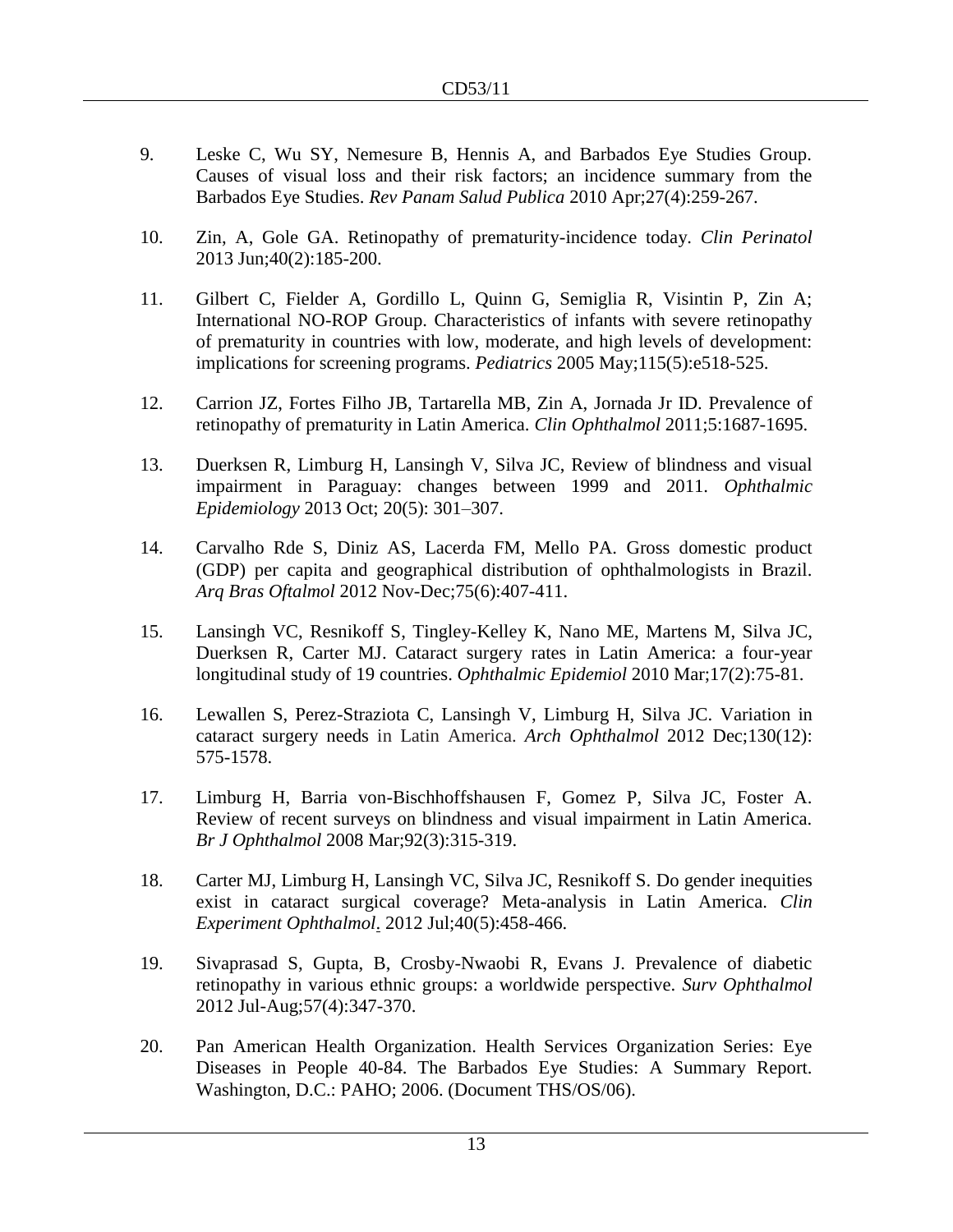- 21. Mansouri K, Medeiros F & Weinreb R. Global rates of glaucoma surgery. *Graefes Arch Clin Exp Ophthalmol* 2013 Nov;251(11):2609-2615.
- 22. Jonas J. Global prevalence of age-related macular degeneration. *The Lancet Global Health*, 2014;2(2):e65-e66 [cited 2014 Jul 12). Available from: [http://www.thelancet.com/journals/langlo/issue/vol2no2/PIIS2214-](http://www.thelancet.com/journals/langlo/issue/vol2no2/PIIS2214-109X(14)X7011-7) [109X\(14\)X7011-7.](http://www.thelancet.com/journals/langlo/issue/vol2no2/PIIS2214-109X(14)X7011-7)
- 23. Gordillo L, Villanueva AM, Quinn GE, A practical method for reducing blindness due to retinopathy of prematurity in a developing country. *J Perinat Med* 2012 Sep 4;40(5):577-582.
- 24. Dave HB, Gordillo L, Yang Z, Zhang MS, Hubbard GB, Olsen TW. The societal burden of blindness secondary to retinopathy of prematurity in Lima, Peru. *Am J Ophthalmol* 2012 Oct;154(4):750–755.
- 25. Maul E, Barroso S, Muñoz S, Sperduto R, Ellwein L. Refractive error study in children: results from La Florida, Chile. *Am J Ophthalmol* 2000 Apr; 129(4): 445-454.
- 26. Castanon Holguin AM, Congdon N, Patel N, Ratcliffe A, Esteso P, Toledo Flores S, Gilbert D, Pereyra Rito MA, Munoz B. [Factors associated with spectacle-wear](http://www.ncbi.nlm.nih.gov/pubmed/16505025)  [compliance in school-aged Mexican children.](http://www.ncbi.nlm.nih.gov/pubmed/16505025) *Invest Ophthalmol Vis Sci* 2006 Mar; 47(3): 925-928.
- 27. [Donahue](http://pediatrics.aappublications.org/search?author1=Sean+P.+Donahue&sortspec=date&submit=Submit) S, [Ruben](http://pediatrics.aappublications.org/search?author1=James+B.+Ruben&sortspec=date&submit=Submit) J. US Preventive Services Task Force Vision Screening Recommendations *Pediatrics* 2011;27(3):569-570.
- 28. [Toufeeq A,](http://www.ncbi.nlm.nih.gov/pubmed?term=Toufeeq%20A%5BAuthor%5D&cauthor=true&cauthor_uid=24742060) [Oram AJ.](http://www.ncbi.nlm.nih.gov/pubmed?term=Oram%20AJ%5BAuthor%5D&cauthor=true&cauthor_uid=24742060) School-entry vision screening in the United Kingdom: practical aspects and outcomes. *[Ophthalmic Epidemiol.](http://www.ncbi.nlm.nih.gov/pubmed?term=Toufeeq+A%5Bauthor%5D+AND+School-entry+Vision+Screening&TransSchema=title&cmd=detailssearch)* 2014 Apr 17. (*Epub*  ahead of print) [cited 2014 Jun 27]. Available from: [http://informahealthcare.com/doi/abs/10.3109/09286586.2014.906627.](http://informahealthcare.com/doi/abs/10.3109/09286586.2014.906627)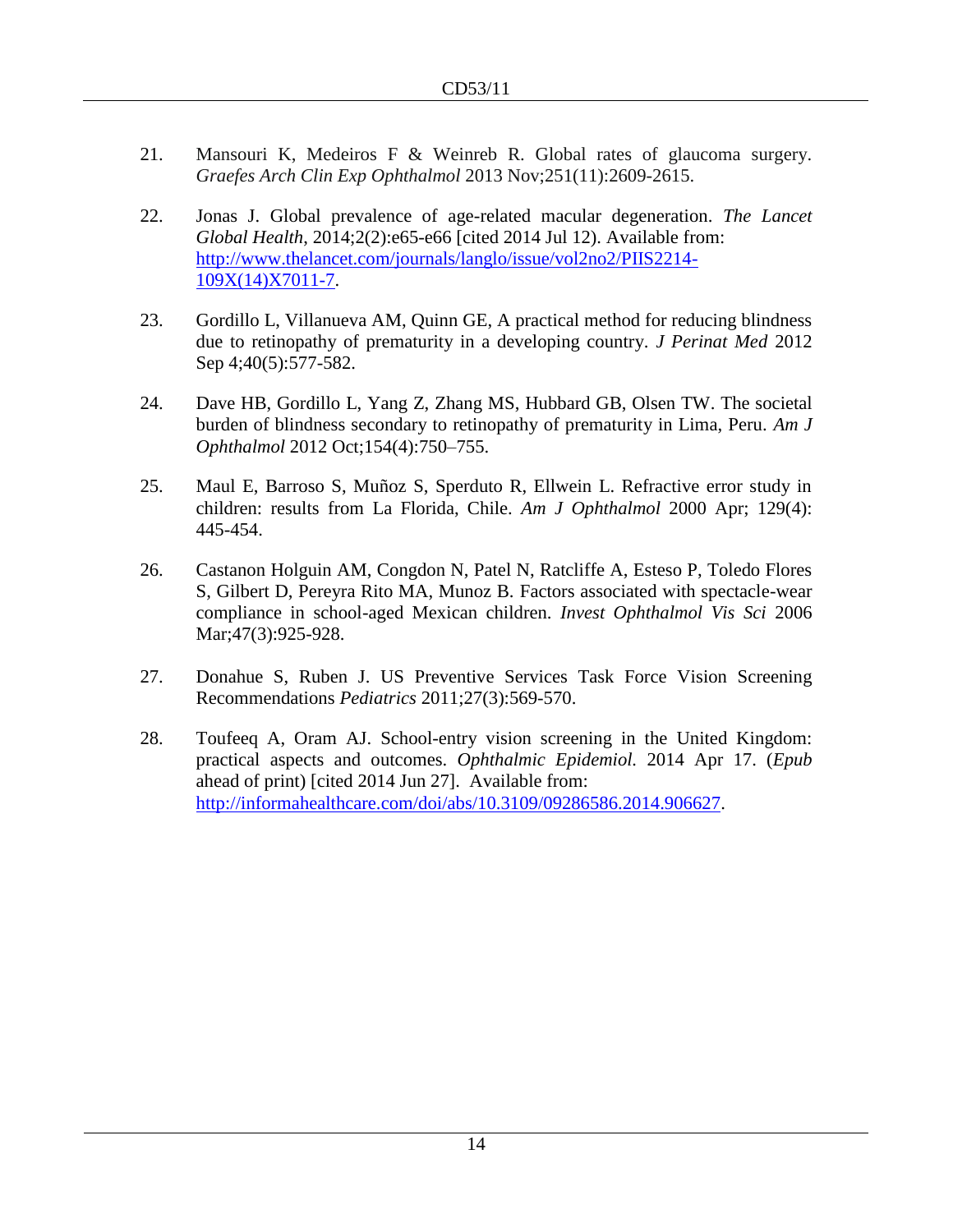



# **53rd DIRECTING COUNCIL**

# *66th SESSION OF THE REGIONAL COMMITTEE OF WHO FOR THE AMERICAS*

*Washington, D.C., USA, 29 September-3 October 2014*

CD53/11 11 July 2014 Original: Spanish

# *PROPOSED RESOLUTION*

## **PLAN OF ACTION FOR THE PREVENTION OF BLINDNESS AND VISUAL IMPAIRMENT**

## *THE 53rd DIRECTING COUNCIL,*

Having reviewed the *Plan of Action for the Prevention of Blindness and Visual Impairment* (Document CD53/11);

Observing that visual impairment is a major problem in the Region associated with poverty and social marginalization;

Aware that the majority of the causes of blindness are avoidable and that current treatments are among the most successful and cost-effective of all health interventions;

Appreciating the efforts of the Member States in recent years to prevent avoidable blindness but aware of the need to consolidate the achievements;

Recalling Directing Council Resolution CD47.R1 (2006), *Disability: Prevention and Rehabilitation in the Context of the Right to the Enjoyment of the Highest Attainable Standard of Physical and Mental Health and Other Related Rights,*

#### *RESOLVES:*

1. To approve the *Plan of Action for the Prevention of Blindness and Visual Impairment* 2014-2019.

2. To urge the Member States, taking into account their national context and priorities, to:

a) strengthen national initiatives to prevent avoidable visual impairments through better integration of eye health into national health plans and the delivery of health services, among other actions, as appropriate;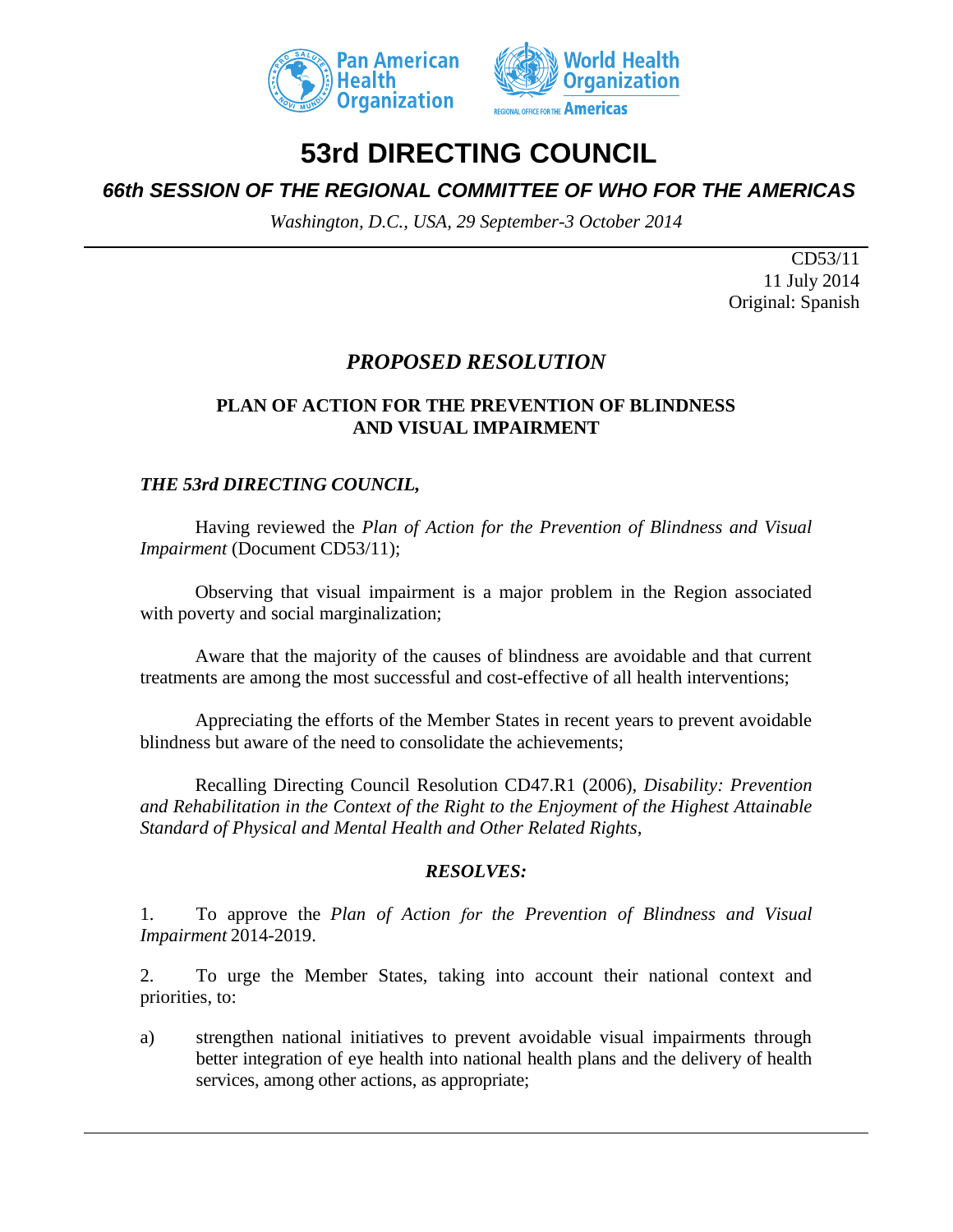- b) implement the actions proposed in the Plan of Action 2014-2019, in keeping with national priorities and universal access to services;
- c) consider the related budgetary implications;
- d) promote partnerships among the public sector, nongovernmental organizations, the private sector, civil society, and communities in programs and activities geared to the prevention of blindness;
- e) promote cooperation among countries in the prevention and treatment of blindness and visual impairment;
- f) protect the human rights of persons with disabilities and update laws on disability, as appropriate, adapting them to the applicable regulations and international standards.
- 3. To request the Director to:
- a) support implementation of the plan of action in order to maintain and strengthen collaboration between the Pan American Sanitary Bureau and the Member States in the prevention of blindness;
- b) provide technical assistance to the Member States for implementing the measures proposed in this plan of action, in keeping with national priorities and the universal and regional human rights instruments applicable to health and disability;
- c) support implementation of this plan of action, especially with respect to the inclusion of universal and equitable access to services;
- d) continue to prioritize the prevention of avoidable blindness and consider the possibility of allocating resources for implementing this plan of action;
- e) promote technical cooperation among countries and forge strategic partnerships to carry out activities for the protection of eye health.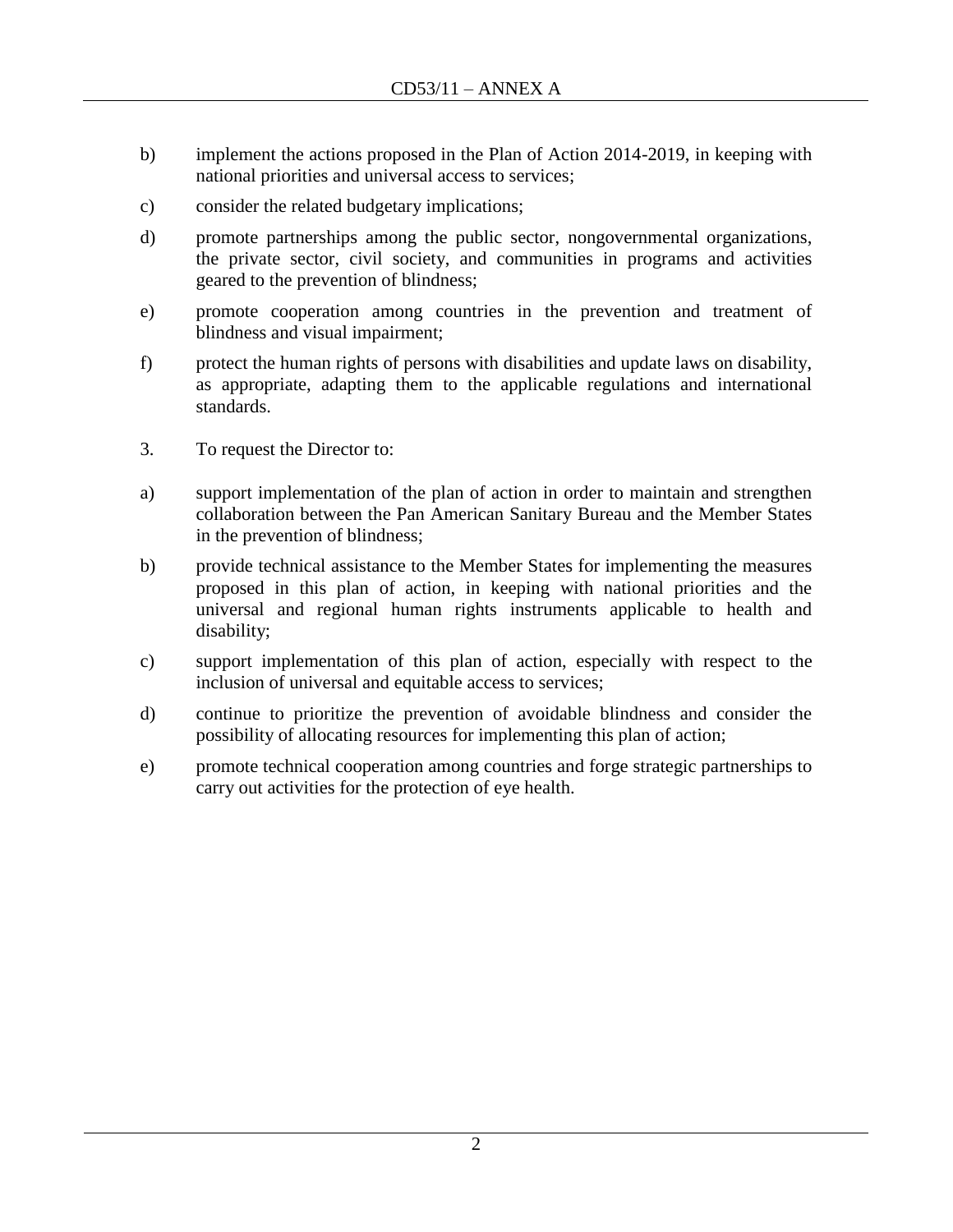



CD53/11 Annex B

# **Report on the Financial and Administrative Implications of the Proposed Resolution for PASB**

- **1. Agenda item:** 4.9 Plan of Action for the Prevention of Blindness and Visual Impairment
- **2. Linkage to Program and Budget 2014-2015:**

#### **a) Categories:**

- **-** 2 Noncommunicable Diseases and Risk Factors
- **b)** 3 Determinants of Health and Promoting Health throughout the Life Course

#### **Program areas and outcomes:**

- Program area: Disabilities and Rehabilitation.
- OCM 2.4: Increased access to social and health services for people with disabilities, including prevention.
- Program area: Women, Maternal, Newborn, Child, Adolescent, and Adult Health, and Sexual and Reproductive Health.
- OCM 3.1: Increased access to interventions to improve the health of women, newborns, children, adolescents, and adults.
- Program area: Aging and Health.
- OCM 3.2: Increased access to interventions for older adults to maintain an independent life.

#### **3. Financial implications:**

**a) Total estimated cost for implementation over the lifecycle of the resolution (estimated to the nearest US\$ 10,000, including staff and activities):**

US\$ 1.7 million.

**b) Estimated cost for the 2014-2015 biennium (estimated to the nearest US\$ 10,000, including staff and activities):** 

US\$ 600,000.

**c) Of the estimated cost noted in** *b),* **what can be subsumed under existing programmed activities?** 

The Bureau has internal human resources in all the identified areas; furthermore, some activities under this initiative are also included in the PAHO Strategic Plan 2014-2019.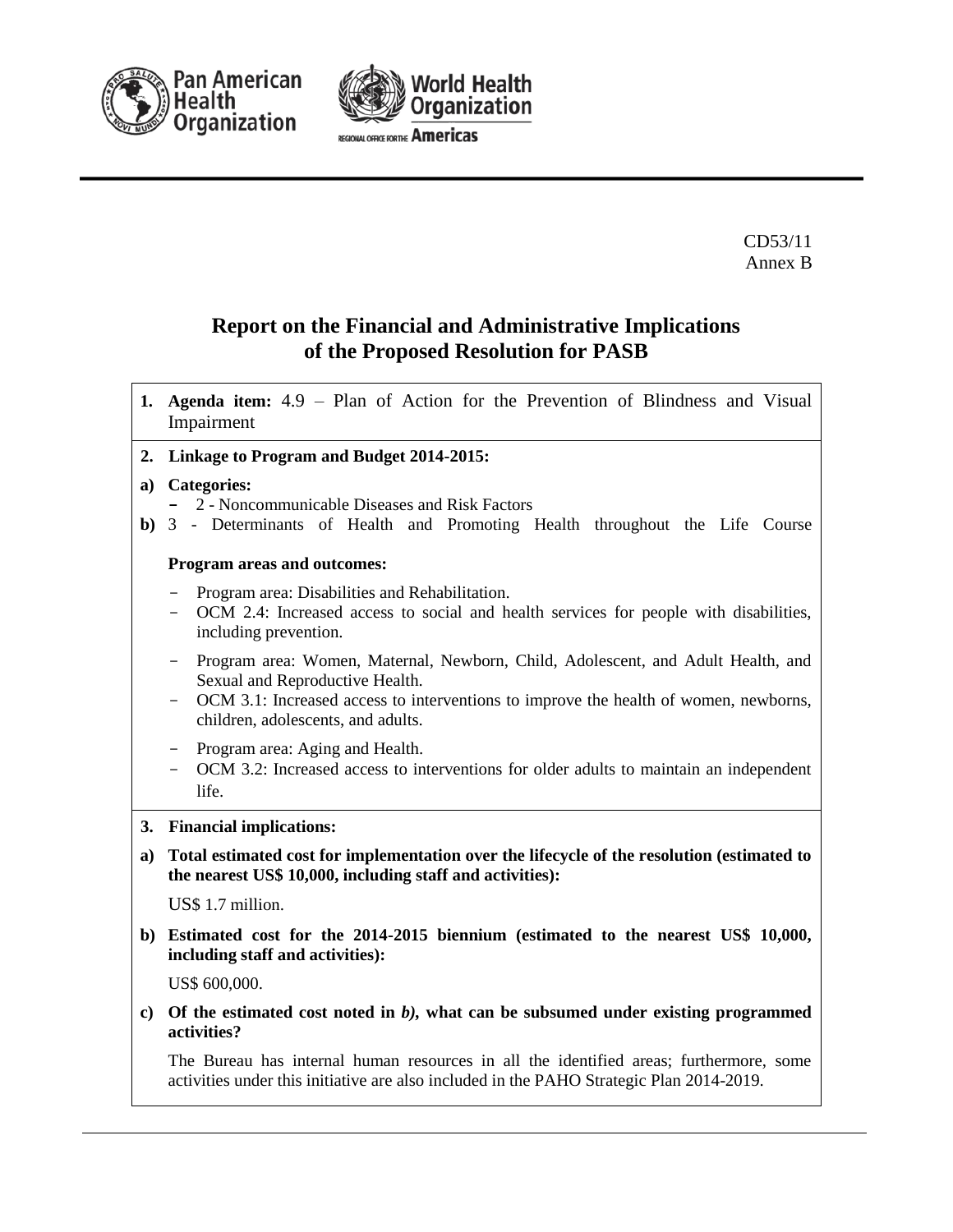- **4. Administrative implications:**
	- **a) Indicate the levels of the Organization at which the work will be undertaken:** This work will be carried out at all levels of the Organization—country, subregional, and regional.
	- **b) Additional staffing requirements (indicate additional required staff full-time equivalents, noting necessary skills profile):**

N/A.

**c) Time frames (indicate broad time frames for the implementation and evaluation):**

The proposed resolution covers the period 2014–2019 and requires effort and commitment on the part of all the Member States and the Pan American Sanitary Bureau.